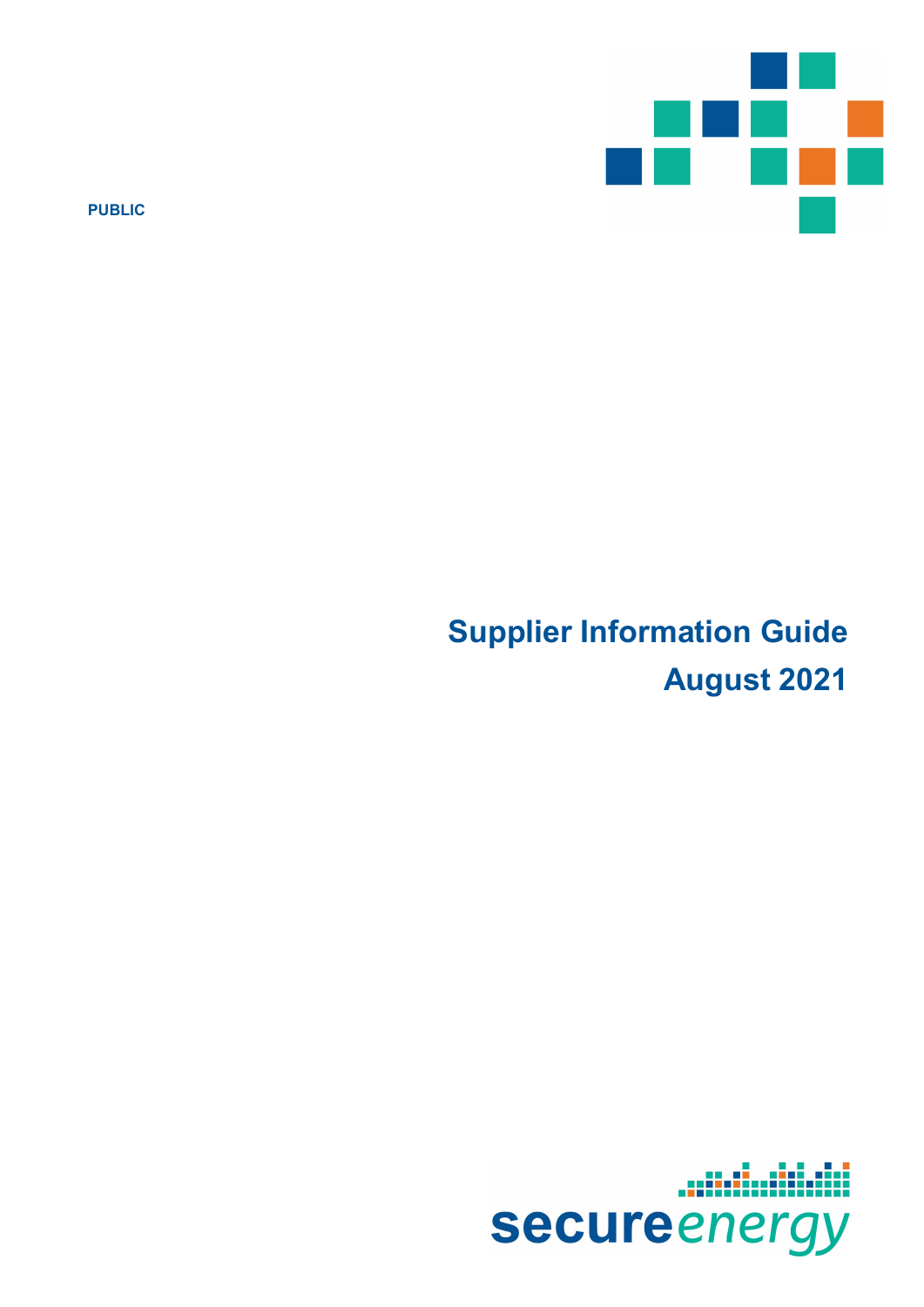# **CONTENTS**

| 1.   |  |
|------|--|
| 2.   |  |
| 3.   |  |
| 4.   |  |
| 5.   |  |
| 6.   |  |
| 7.   |  |
| 8.   |  |
| 9.   |  |
| 9.1. |  |
| 9.2. |  |
| 10.  |  |
| 11.  |  |
| 12.  |  |
| 13.  |  |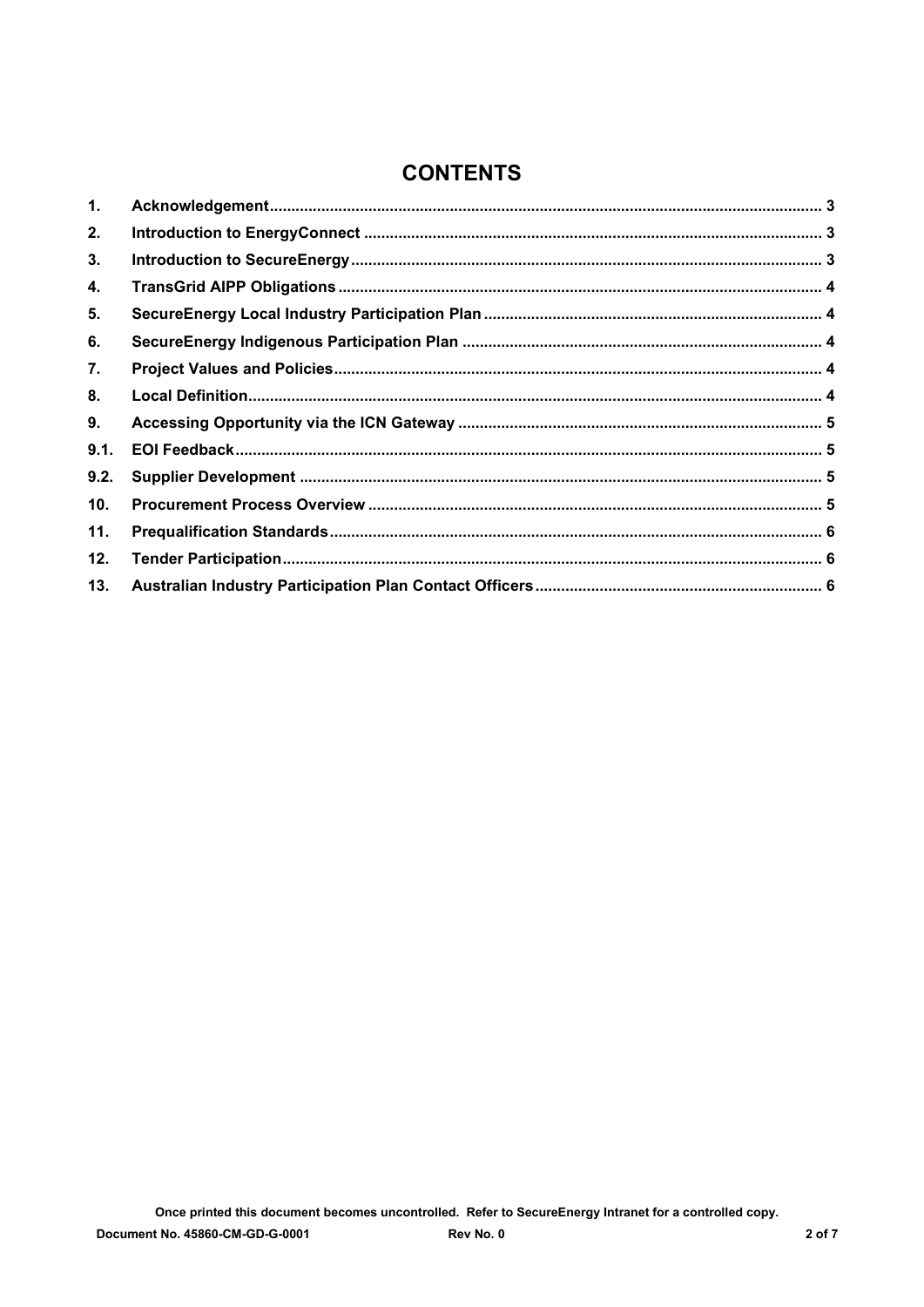# 1. Acknowledgement

SecureEnergy would like to acknowledge that this infrastructure is being constructed on Aboriginal land. We would like to recognise the strengths, resilience, and capacity of our Traditional Owners. SecureEnergy JV pay our respects to Elders past and present. We recognise and respect their cultural heritage beliefs and relationship to the land which continues to be important to Aboriginal people today.

#### 2. Introduction to EnergyConnect

TransGrid is partnering with ElectraNet to deliver a 900-kilometre-high voltage energy interconnector between the power grids of South Australia (SA) (starting at Robertstown) and New South Wales (NSW) (finishing in Wagga Wagga) with an added connection to Victoria (VIC) (Red Cliffs), known collectively as EnergyConnect. EnergyConnect will involve the construction of a new 330 kilovolt (kV) above ground transmission line, with approximately 800MW transfer capacity. The project will include two (2) new substations and upgrades of two (2) existing substations required to effectively operate the transmission network. The project will reduce the cost of providing secure and reliable electricity transmission between NSW and SA in the near term and facilitate the transition of the energy across the National Electricity Market to low emission energy sources.

SecureEnergy, a Joint Venture between Clough and Elecnor, has been awarded the EPC contract for EnergyConnect. EnergyConnect is a geographically diverse project, spreading from Wagga Wagga in NSW to Robertstown in SA, approximately 900kms in total. The scope of this document is applicable to proposed TransGrid assets only, in NSW and VIC, terminating at the SA border. As illustrated below in Figure 1.



Figure 1 - EnergyConnect

# 3. Introduction to SecureEnergy

SecureEnergy, is a Joint Venture between Clough and Elecnor, two global leaders with local knowledge in delivering Engineering, Procurement and Construction projects for the power infrastructure industry. SecureEnergy, on behalf of TransGrid will build EnergyConnect, one of the nation's largest energy infrastructure projects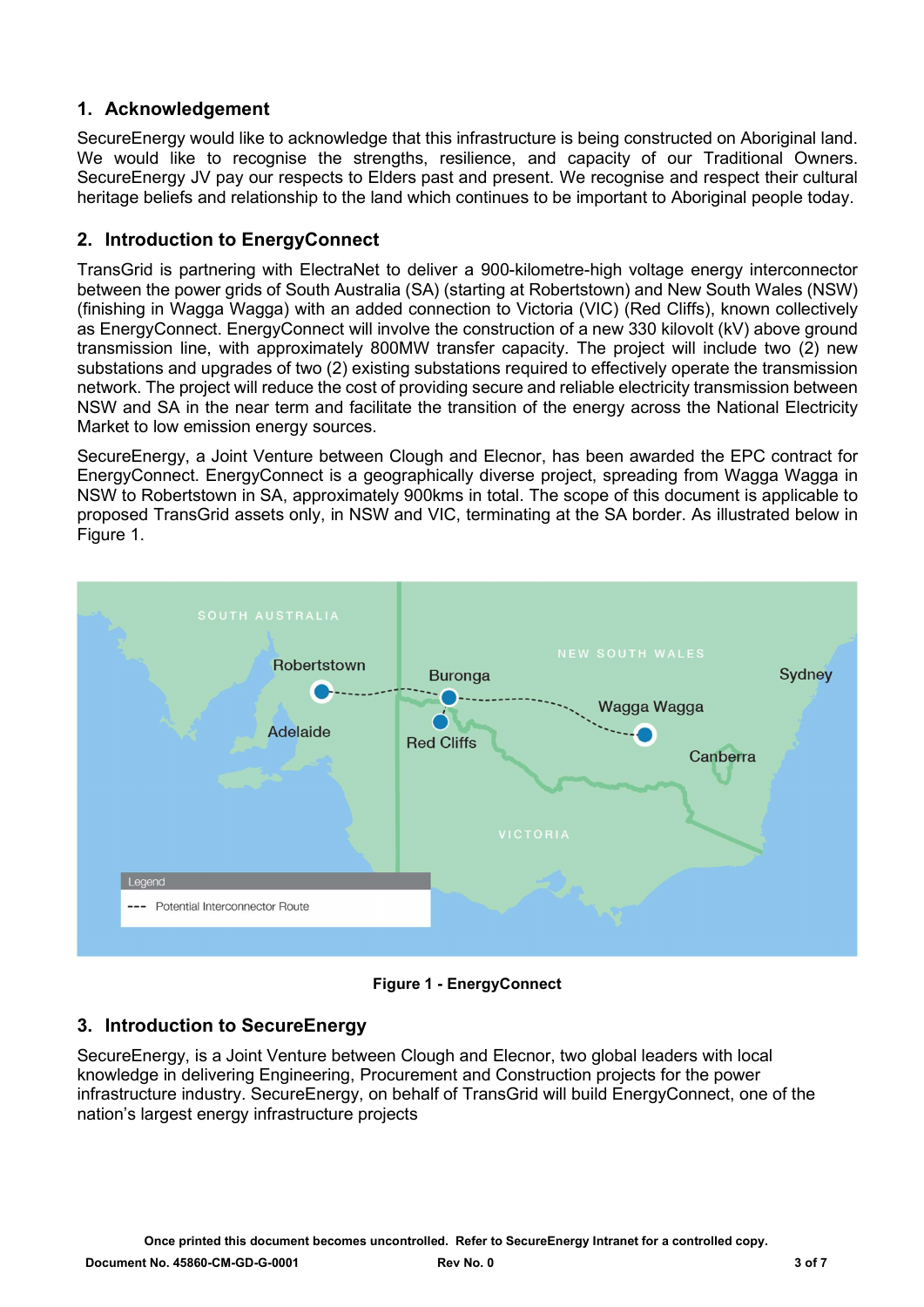# 4. TransGrid AIPP Obligations

EnergyConnect is classified as a Major Project (>\$500 million) and as such is required to maintain an up-to-date Australian Industry Participation Plan (AIPP) as required under the Australian Jobs Act 2013 (cth)

EnergyConnect requires all suppliers and subcontractors to operate consistently with the requirements of the AIPP.

Suppliers and subcontractors should also note the importance of commitments made under the Commonwealth Indigenous Participation Policy.

Suppliers and subcontractors should ensure that all products and services meet Commonwealth obligations under the Modern Slavery Act 2018.

A copy of the EnergyConnect AIPP can be found by searching the term "EnergyConnect" on the link below.

https://www.industry.gov.au/regulations-and-standards/australian-industry-participation/major-projectaustralian-industry-participation-plan-summaries-table

# 5. SecureEnergy Local Industry Participation Plan

The strategy is delivered under the SecureEnergy Local Industry Participation Plan (LIPP) in alignment with the Indigenous Participation Plan (IPP) and supported by the Workforce Development Plan (WDP)

In some categories of procurement, suppliers and subcontractors will be required to complete a Subcontractors Local Industry Participation Plan (SLIPP) which needs to detail the actions that will be undertaken if awarded a scope of work on the project.

# 6. SecureEnergy Indigenous Participation Plan

Suppliers and subcontractors will be required to complete an Indigenous Participation Plan (IPP) that aligns with SecureEnergy LIPP and adopts the standards and policies of Commonwealth Government Indigenous Procurement Policy.

The Commonwealth Indigenous Procurement Policy took effect from 1 July 2015 and aims to stimulate Indigenous business development by setting yearly targets for Commonwealth purchasing from Indigenous enterprises and minimum Indigenous participation requirements for certain Commonwealth contracts.

EnergyConnect has adopted the principle of a minimum Indigenous target and all awarded subcontractors will be expected to support the delivery of that target.

SecureEnergy has a dedicated Indigenous Participation Manager (IPM) who can facilitate Indigenous participation.

# 7. Project Values and Policies

SecureEnergy is committed to engaging and developing local suppliers in a strategy that includes initiatives targeted at:

- "Full, Fair and Reasonable" opportunity
- Supporting capability development of local businesses
- Supporting capacity development of local businesses
- Leaving a legacy of industry participation

# 8. Local Definition

The EnergyConnect definition of local includes businesses operating from approved facilities based in the following Local Government Areas:

'Local participation' is defined as supplier and worker participation in the project, in terms of:

Once printed this document becomes uncontrolled. Refer to SecureEnergy Intranet for a controlled copy.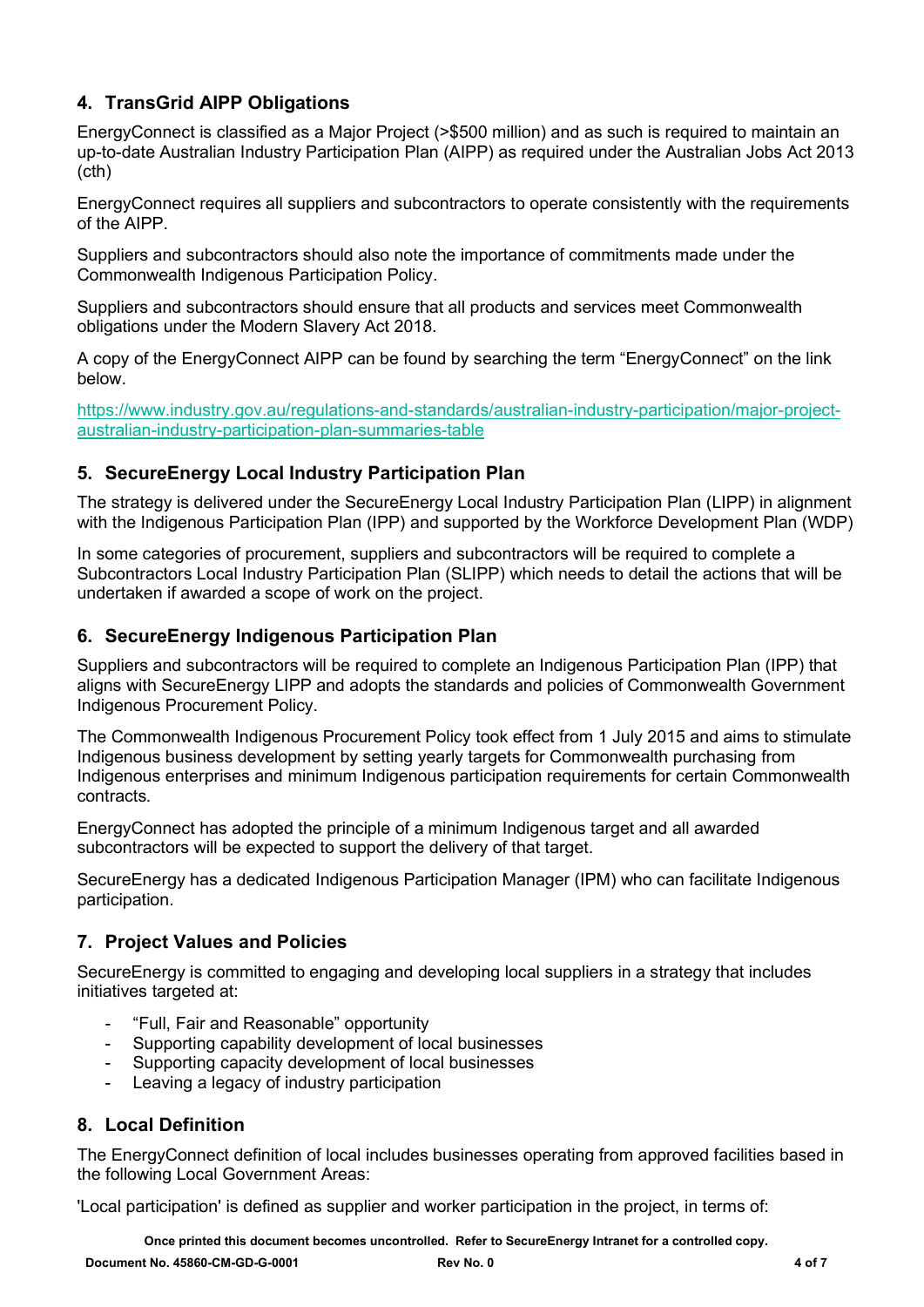- Subcontracting, supply and services provision
- Employment and training

Secure Energy defines local as:

- 1. the Local Government Areas and Local Aboriginal Land Council Areas and Aboriginal Traditional Language Group Areas\* intersected by the Project route,
- 2. areas outside 1. above within NSW,
- 3. interstate, and finally,
- 4. overseas.

\* As per the AIATSIS Map found at https://aiatsis.gov.au/explore/

The Local Government Areas are:

- Albury City Council
- Balranald Shire Council
- Edward River Council
- Federation Council
- Griffith City Council
- Hay Shire Council
- Lockhart Shire Council
- Murray River Council
- Murrumbidgee Shire Council
- Narrandera Shire Council
- Wagga Wagga City Council
- Wentworth Shire Council

#### 9. Accessing Opportunity via the ICN Gateway

SecureEnergy have untaken a contestability analysis of all procurement opportunities. Suppliers will be able to express interest through the ICN Gateway for those packages.

SecureEnergy will publish all Expressions of Interest (EOI) for a minimum of two weeks.

Suppliers are not required to have a paid ICN Gateway account to view and respond to SecureEnergy EOI's.

A submission of an EOI is not a guarantee of work.

The SecureEnergy account manager for ICN is Geoff Reardon greardon@icnnsw.org.au.

An ICN User Guide is available for download on the SecureEnergy website. www.secureenergyjv.com.au.

#### 9.1. EOI Feedback

Feedback will be provided to all suppliers applying through the ICN Gateway process.

SecureEnergy will not provide feedback to unsolicited submissions from suppliers on email.

#### 9.2. Supplier Development

As part of the EOI process, some suppliers may be requested to undertake supplier development course participation through the local Business Connect Advisors and in partnership with the Industry Capability Network (ICN)

#### 10. Procurement Process Overview

Suppliers who are selected from the ICN Gateway EOI process will be able to enter the SecureEnergy procurement process.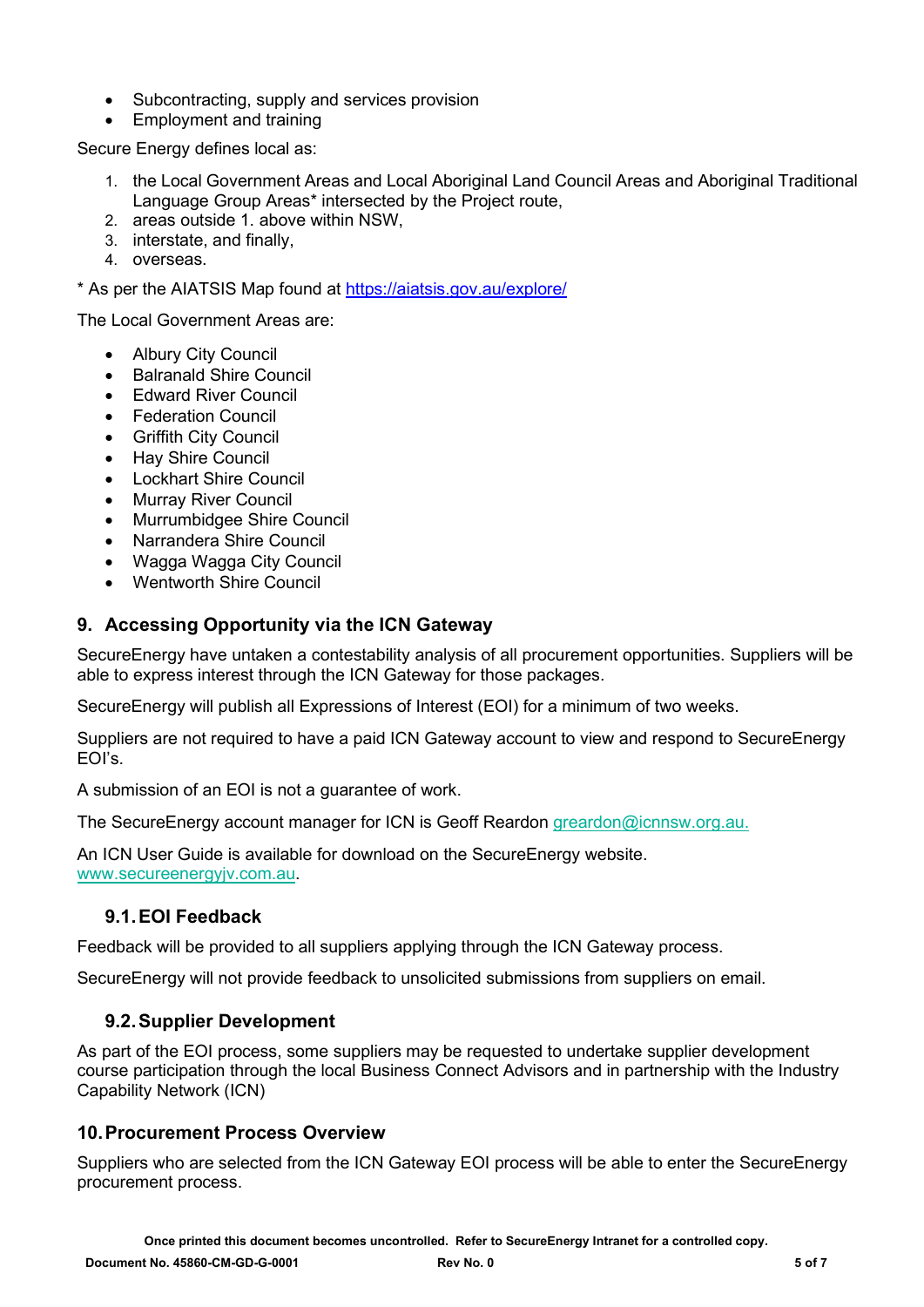Suppliers who want to be awarded subcontracts from the tendering process should refer to the diagram below for an overview of the expected process.



# 11. Prequalification Standards

A short form and a long form prequalification standard is available for download from the SecureEnergy website.

The short form will be used for all Purchase Order (PO) procurement.

The long form will be used for all Subcontract procurement

Suppliers wanting to tender for SecureEnergy procurement packages will need to complete the prequalification standard.

Suppliers are advised to review the Prequalification requirements as part of a general assessment of the work effort required to enter a tender process. Suppliers are advised to only submit a Prequalification form if directly requested by SecureEnergy.

The submission of a Prequalification form is not a guarantee of participation in a tender process.

The submission of a Prequalification form is not a guarantee of work.

#### 12. Tender Participation

Once a supplier has undertaken an EOI and passed the Prequalification standard the SecureEnergy Procurement team may invite them to undertake a tender process.

This process will be managed by the SecureEnergy Procurement team.

Suppliers are advised to undertake a thorough analysis of the cost, effort and risks associated with tendering for a Major Project.

Suppliers are advised to seek professional and qualified advice for all matters relating to package scope, submitting a tender, providing a financial estimation and the contract administration requirements if successfully awarded a package.

The submission of a tender is not a guarantee of work.

#### 13. Australian Industry Participation Plan Contact Officers

Local Industry Participation Manager - Adrian Whiting

adrian.whiting@secureenergyjv.com.au

Local Industry Participation Officer – Bhavin Desai

bhavin.desai@secureenergyjv.com.au

Please Note: SecureEnergy will not process unsolicited submissions from suppliers on email unless requested.

Once printed this document becomes uncontrolled. Refer to SecureEnergy Intranet for a controlled copy.